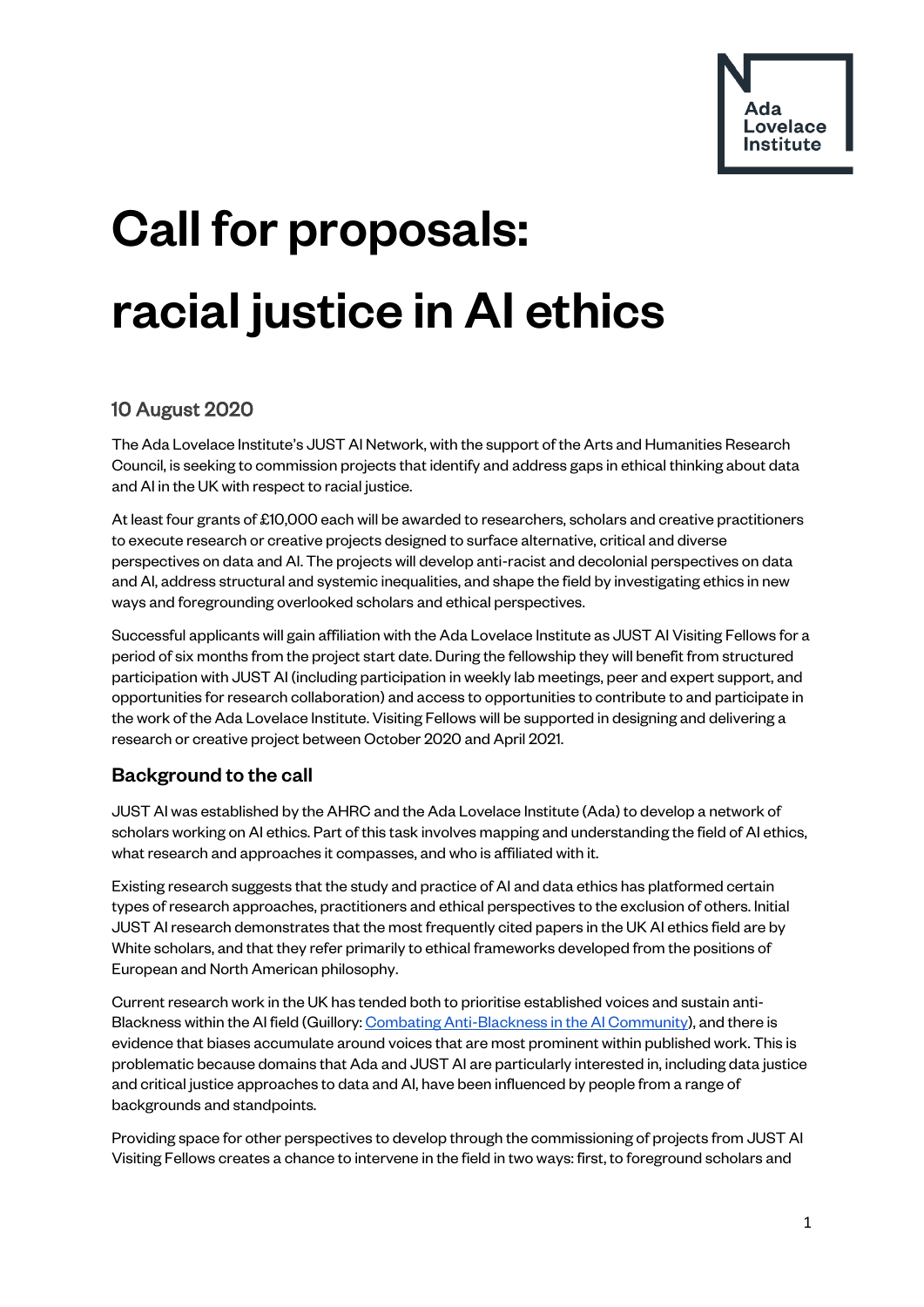ethical perspectives that have been absent or less fully considered; and second, to shape the field by investigating ethics in new ways.

## Objectives and outputs

We will commission at least four projects that can contribute to locating and filling gaps in thinking with respect to racial justice and AI ethics.

The projects commissioned by JUST AI will be oriented as follows:

- Two research projects addressing a topic of substantive interest at the intersection of racial justice and AI ethics. A list of suggested topics can be found at Annex A. Proposals on other closely related topics are welcome. A broad range of research approaches are invited from testimonials to conventional qualitative or quantitative studies.
- One creative project that aims to explore interlocking and contested issues of data, AI, Blackness and racial justice. Production costs for this work will be covered by Ada, subject to pre-approval.
- One project with a specific remit to lead on the development of a co-produced policy brief on data, AI and racial justice in the UK, which would incorporate the contributions of other Visiting Fellows. This project will unite the other research projects and amplify their influence.

Each successful applicant will be expected to participate in JUST AI lab meetings and Ada events, and produce one output (i.e. a research position paper, a policy brief, a creative intervention), as well as contributing regularly to content exploring critical approaches to data and AI, externalised through events or blog posts curated by the Ada Lovelace Institute.

The outputs are expected to represent sustained work over a period of four to six months.

### Expected deliverables:

- Initial project sketch presented and discussed between Visiting Fellows, JUST AI and Ada in the first month of the project (expected November 2020)
- At least one blog post on the project's developing ideas (approx. 1,000 words), mid-way through the commission onwards (expected January 2021)
- Participation in a symposium showcasing the commissioned projects (expected April 2021)
- Contribution to the policy brief (for research and creative Visiting Fellows only)
- Final work
	- o For research projects, a draft article submittable to a journal OR a research report suitable for design and publication by Ada (approx. 8,000-10,000 words)
	- o For creative projects, a creative work suitable for online or physical exhibition or publication.
	- $\circ$  For the policy brief, a public-facing paper incorporating the work of the other Visiting Fellows, in dialogue with JUST AI and Ada, suitable for design and publication by Ada (approx. 10,000 words).

Any necessary design work will be supported by Ada.

#### Impact

In commissioning these projects, the Ada Lovelace Institute, JUST AI and the AHRC wish to have the following impacts:

• To ensure that the mapping of the AI ethics field undertaken by JUST AI acknowledges and surfaces the work of scholars and experts from Black, Asian and Minority Ethnic backgrounds, and of ethical frameworks outside of dominant European approaches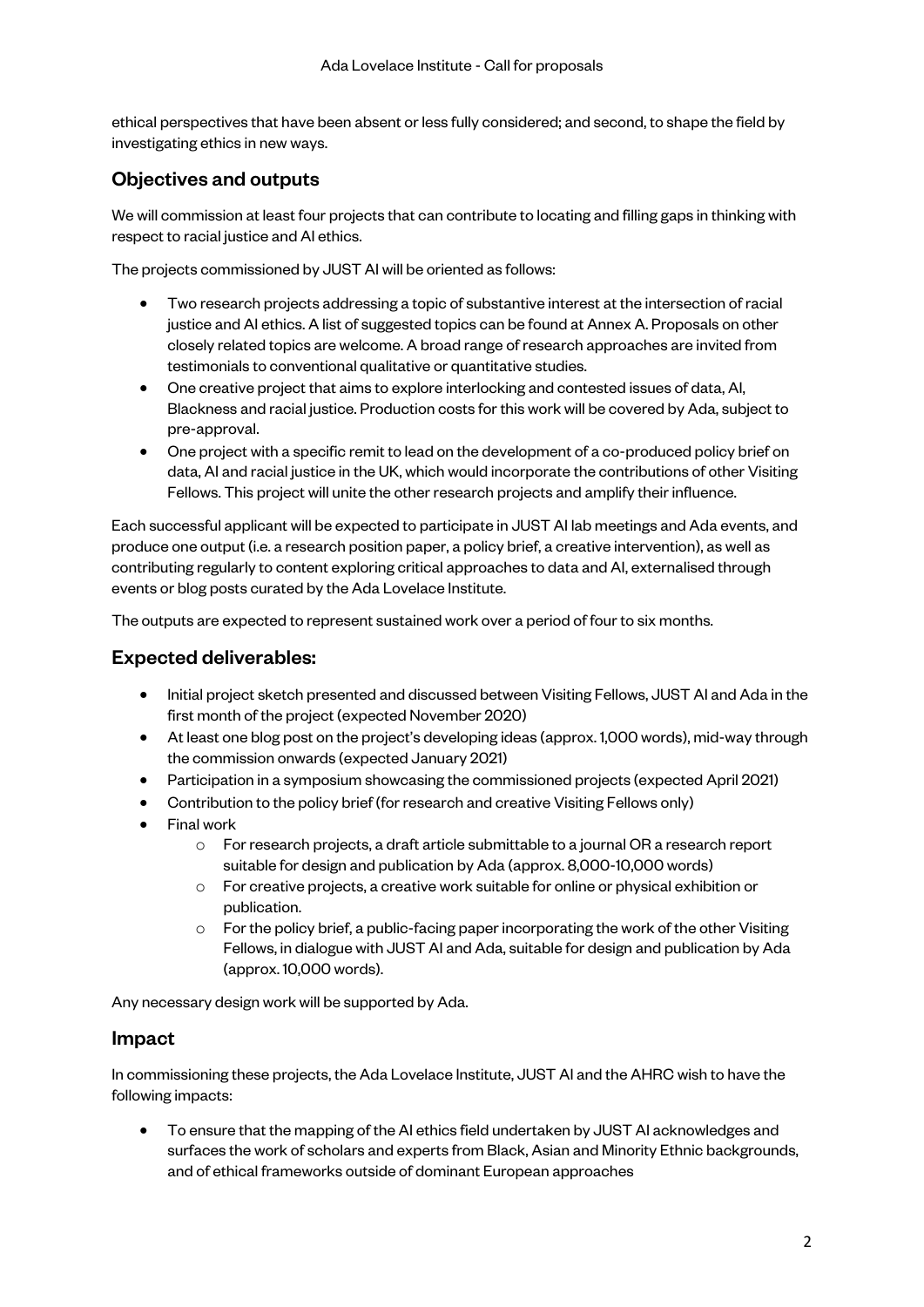- To support and foreground scholars, creatives and ethical perspectives that have been absent or less fully considered from research and policy around data and AI
- To contribute to the development of research and understanding of the interplay between racial justice, data and AI
- To inform the development of new technologies, and of regulation and policy, with a more holistic understanding of how data and AI can exacerbate, entrench or mitigate racial injustice and structural inequalities.

## Visiting Fellowship affiliation

- 1. Successful applicants will be invited to affiliate with the Ada Lovelace Institute as JUST AI Visiting Fellows for a period of six months commencing at the initiation of the projects.
- 2. Awardees will constitute the inaugural cohort of Visiting Fellows at the Ada Lovelace Institute.
- 3. As a young organisation working to translate research into policy change and foster an informed public dialogue about the impact of data and AI on society, the Ada Lovelace Institute has a remit to convene and foster pluralistic and challenging conversations, and to diversify the range of voices in the room for the development and governance of data and AI. In establishing a Visiting Fellow scheme, we hope to create opportunities for early-career researchers, professionals and creatives to:
	- contribute to the evolving vision and scope of the organisation, and shape our approach and outputs
	- use the Ada Lovelace Institute's platform as a mechanism for developing and externalising new thinking on AI ethics, particularly from critical and justice perspectives
	- have access to the Ada Lovelace Institute's staff, resources and networks
	- form and build a community of experts specialised in the intersection of technology and society.
- 4. In becoming Ada Lovelace Institute JUST AI Visiting Fellows, awardees will be invited to:
	- participate in regular meetings with other Fellows and with the Ada Lovelace Institute team, and join an online communications platform to facilitate regular exchanges
	- participate in JUST AI lab meetings
	- benefit from academic or professional mentorship and support from members of the Ada Lovelace Institute, including Dr Alison Powell, Director of JUST AI
	- participate in events hosted by the Ada Lovelace Institute and feed into ongoing research initiatives where relevant and possible.

#### Eligibility and assessment criteria

There is no restriction on current nationality or geographic location of applicants. Project descriptions should indicate how they address or connect with current UK experiences.

There are no minimum academic requirements for applicants, and no requirement for institutional affiliation.

For the policy brief project and creative project, consideration of eligibility will be based on an applicants' demonstrable record of relevant experience and expertise.

For the research projects, consideration of eligibility will be based on the standards articulated in *[Dismantling Systemic Racism at the Oxford Internet Institute: A template for institutional change](https://docs.google.com/forms/d/e/1FAIpQLScm8uANLU82FnRacOOoHf5NfsWMqdiN1ARk-OHjWjpyw5R7Xw/viewform)  [spanning the intellectual life of the department,](https://docs.google.com/forms/d/e/1FAIpQLScm8uANLU82FnRacOOoHf5NfsWMqdiN1ARk-OHjWjpyw5R7Xw/viewform)* namely:

1. Research Agenda: The extent to which the scholar substantively engages with questions of social justice in their scholarship and as part of their research agenda.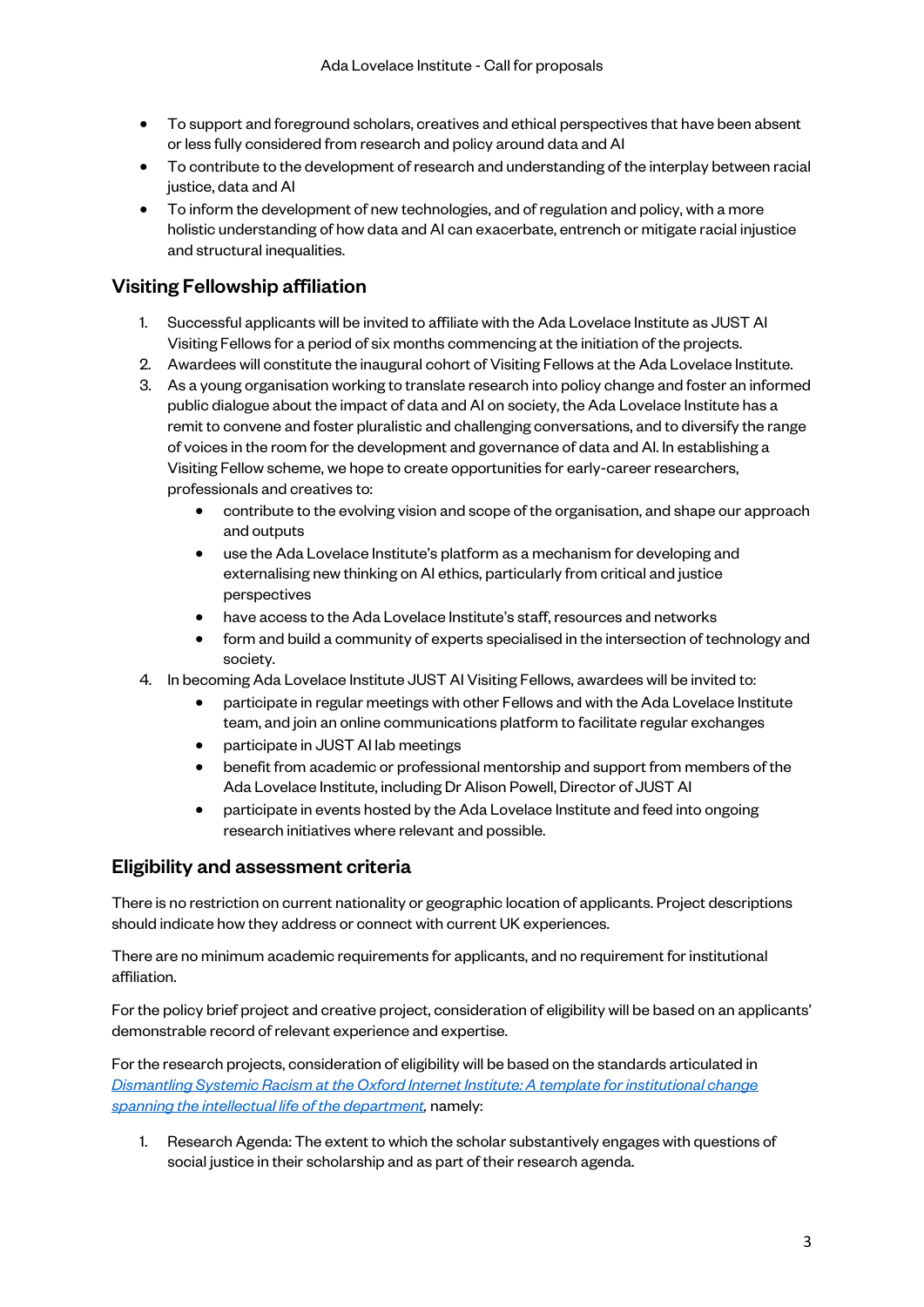- 2. Public & Community-Based Scholarship: The extent to which the scholar has actively been a public scholar, seeking to expand the social and educational impact of their research beyond the academy (e.g. writing in publicly accessible and readable forums, community organising, producing creative or community-based outputs such as exhibitions, films, or community organising work). This includes the extent to which the scholar performs community-based or community-focused research which feeds back into supporting the well-being of underrepresented communities *and/or* addresses forms of social injustice.
- 3. Service & Social Justice Scholarship: The extent to which the scholar engages in scholarly activities, either as part of or outside of their formal research projects, that contribute to increasing social justice. This includes mentorship and service work inside and outside of the academy.
- 4. Teaching & Mentorship: The extent to which the scholar demonstrates a clear commitment to addressing questions of racial and social justice in their teaching, teaching materials, and mentorship model.
- 5. Perspective and Experience: The uniqueness of the candidate's world perspective and experiences relative to the current composition of the Network on the basis of the intersections of the candidate's racial, ethnic, gender, disability and personal identities.

#### Process for commissioning

Applicants are asked to apply for a research grant by submitting a letter of interest and CV by email t[o hello@adalovelaceinstitute.org](mailto:hello@adalovelaceinstitute.org) by 17.00 BST on 30 August 2020. The letter of interest should indicate the proposal project orientation (i.e. research project, policy brief development, creative project), and should include a short (500 words or less) elaboration of the proposed project. Applicants are asked to evidence their relevant experience and expertise, as outlined above.

Applications will be reviewed in the first instance by the Ada Lovelace Institute and JUST AI Network for minimum eligibility requirements. Applications will then be reviewed by a Commissioning Board comprised of representatives of the JUST AI Network, Ada Lovelace Institute and AHRC, one scholar and one practitioner from a diverse range of backgrounds and expertise.

Interviews will be conducted by a subset of the Commissioning Board. The interview process will include an opportunity to outline and present the proposed intervention and discuss the type of mentorship and support that would be most appropriate for the project.

#### Projects are expected to start as soon as possible from 1 October 2020.